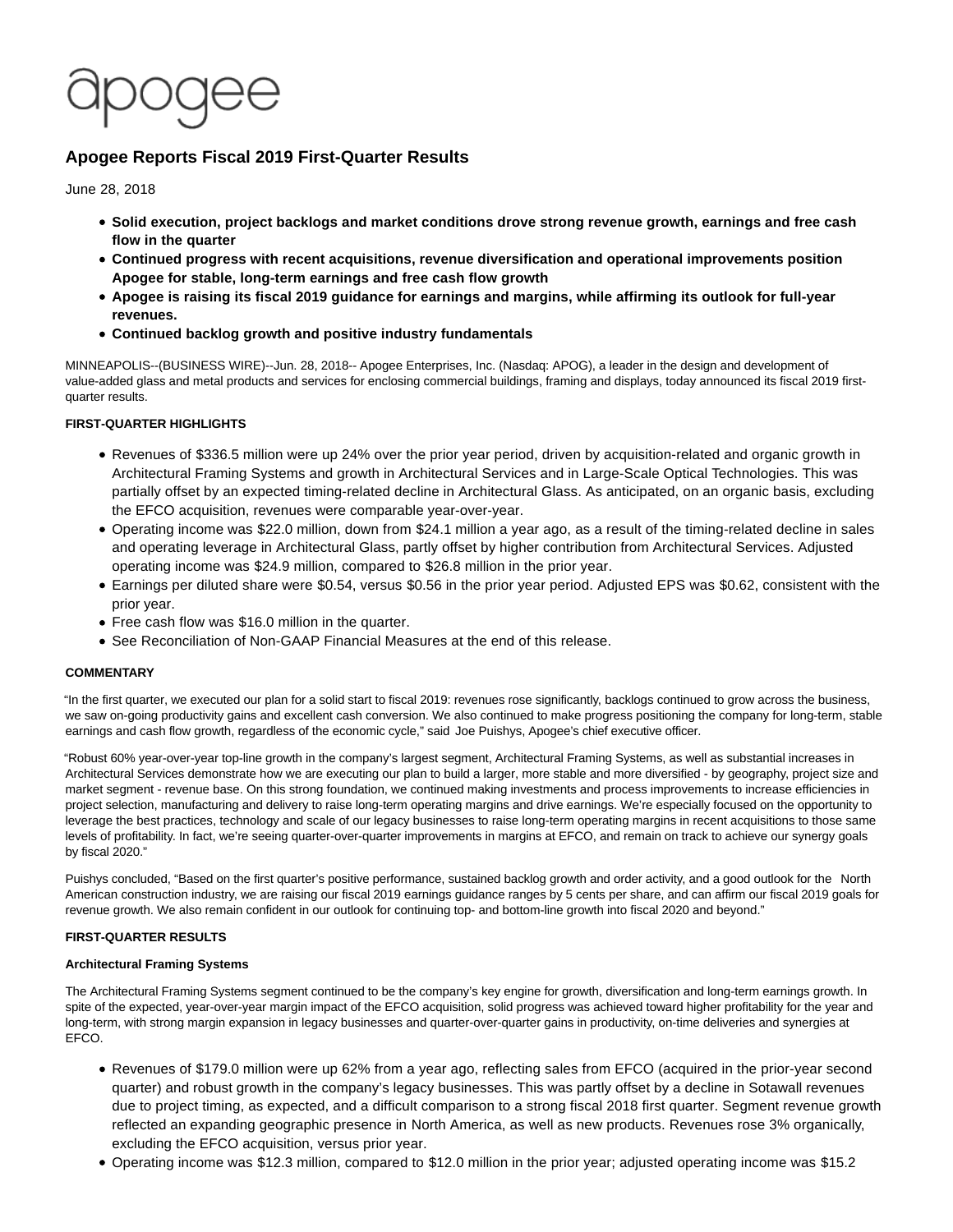million, compared to \$14.0 million. Operating margin was 6.9%, compared to 10.8% in the prior year, as anticipated due to the inclusion of lower margin EFCO sales. Lower Sotawall sales also impacted margins, due to the businesses' operating leverage, though this was offset by significant, sustainable margin improvements in the segment's remaining legacy businesses.

Segment backlog increased to \$427.0 million, from \$405.7 million a quarter ago and \$255.1 million a year ago, and the project pipeline and bidding continue to be solid.

## **Architectural Glass**

Revenues and margins were down in the Architectural Glass segment, largely as expected, due to the timing of project work. Order activity grew substantially during the quarter, and the company continues to expect higher year-over-year revenue and operating income for the remainder of the year, beginning in the second quarter.

- Revenues of \$76.9 million were down 21% from a year ago, with soft volumes early in the quarter based on the timing for customer orders.
- Operating income was \$1.6 million and operating margin was 2.1%, declining from \$9.3 million and 9.5%, respectively, in the prior year. This was a result of lower volumes.

### **Architectural Services**

The Architectural Services segment achieved substantial revenue growth and margin expansion. Based on a solid backlog, the outlook for the remainder of fiscal 2019 remains positive.

- Revenues of \$70.7 million were up 41% versus the prior year, as the business executed on the substantial backlog booked over the past year, as expected, and against easier prior year comparisons.
- Operating income was \$5.2 million and operating margin was 7.3%, up significantly from \$0.8 million and 1.6%, respectively, in the prior year period, due to volume leverage and strong operating performance.
- Segment backlog increased to \$439.1 million, from \$426.3 million a quarter ago and \$292.9 million a year ago.

## **Large-Scale Optical Technologies**

The Large-Scale Optical Technologies segment showed solid growth and higher operating margins, with a positive outlook for the remainder of the year that is in line with the company's plan.

- Revenues of \$20.8 million were up 12% versus the prior-year period, on strong core picture framing demand, product mix and growth in new markets.
- Operating income was \$5.0 million, up 23% from a year ago. Operating margin rose to 24.0% from 21.8% a year ago, driven by volume leverage and favorable product mix.

### **Financial Condition**

Year-to-date capital expenditures, primarily to improve productivity and capabilities, were \$9.3 million. Free cash flow in the first quarter was \$16.0 million, versus a free cash use of \$5.5 million in the prior year period, primarily reflecting strong working capital management and lower capital expenditures. During the quarter, the company paid a dividend of \$4.4 million. Total debt at the end of the first quarter was \$214.5 million.

### **FY19 OUTLOOK**

The company's updated outlook for fiscal 2019 includes:

- Revenue growth of approximately 10 percent.
- Operating margin of 8.9 to 9.4 percent.
- Adjusted operating margin of 9.2 to 9.7 percent.
- Earnings of \$3.35 to \$3.55 per diluted share, up from \$3.30 to \$3.50 previously.
- Adjusted EPS of \$3.48 to \$3.68, up from \$3.43 to \$3.63 previously.
- Adjusted fiscal 2019 earnings guidance excludes the after-tax impact of amortization of short-lived acquired intangibles associated with the acquired backlog of Sotawall and EFCO of \$3.8 million (\$0.13 per diluted share).
- Capital expenditures of \$60 to \$65 million.
- Tax rate of approximately 24 percent.

# **TELECONFERENCE AND SIMULTANEOUS WEBCAST**

Apogee will host a teleconference and webcast at 8 a.m. Central Time today, June 28. To participate in the teleconference, call (866) 525-3151 toll free or (330) 863-3393 international, access code 9698829. To access the accompanying slides and listen to the live conference call over the internet, go to the Apogee investor relations website at *ir.apog.com* then click on the webcast link under "upcoming events". The webcast and accompanying slides will also be archived for replay on the company's website.

### **ABOUT APOGEE ENTERPRISES**

Apogee Enterprises, Inc., headquartered in Minneapolis, is a leader in the design and development of value-added glass and metal products and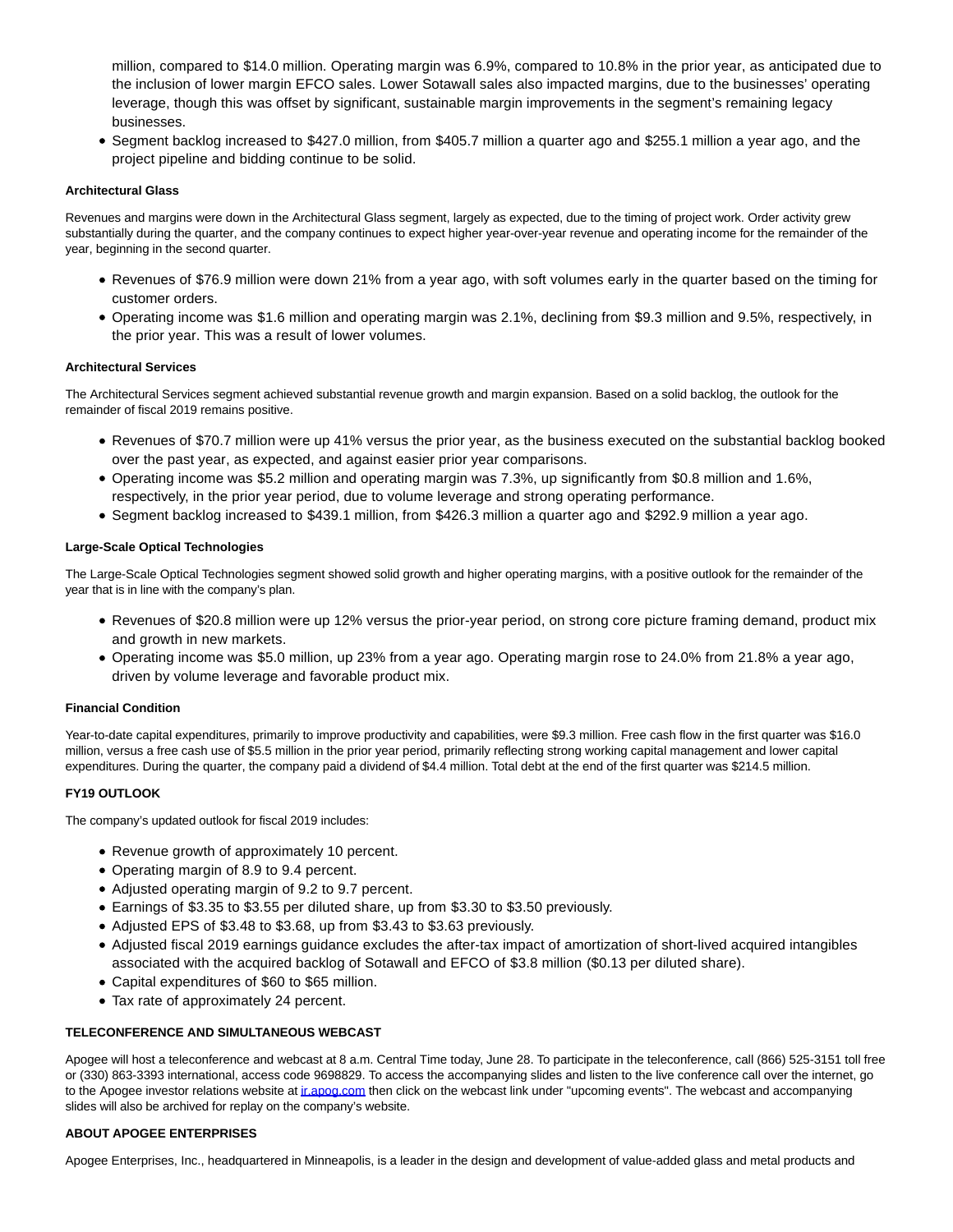services for enclosing commercial buildings, framing and displays. The company is organized in four segments, with three of the segments serving the commercial construction market:

- Architectural Glass segment consists of Viracon, the leading fabricator of coated, high-performance architectural glass for global markets.
- Architectural Framing Systems segment businesses design, engineer, fabricate and finish the aluminum frames for window, curtainwall and storefront systems that comprise the outside skin of buildings. Businesses in this segment are: Wausau, a manufacturer of custom aluminum window systems and curtainwall; Sotawall, a manufacturer of unitized curtainwall systems; EFCO, a manufacturer of aluminum window, curtainwall, storefront and entrance systems; Tubelite, a manufacturer of aluminum storefront, entrance and curtainwall products; Alumicor, a manufacturer of aluminum storefront, entrance, curtainwall and window products for Canadian markets; and Linetec, a paint and anodizing finisher of window frames and PVC shutters.
- Architectural Services segment consists of Harmon, one of the largest U.S. full-service building glass installation companies.
- Large-Scale Optical segment, which leverages the same coating technologies used in the company's Architectural Glass segment, consists of Tru Vue, a value-added glass and acrylic manufacturer primarily for framing and display applications.

### **USE OF NON-GAAP FINANCIAL MEASURES**

This news release and other financial communications may contain the following non-GAAP measures:

- Adjusted operating income, adjusted operating margin, adjusted net earnings and adjusted earnings per diluted share ("adjusted earnings per share or adjusted EPS") are used by the company to provide meaningful supplemental information about its operating performance by excluding amounts that are not considered part of core operating results when assessing performance to improve comparability of results from period to period. Examples of items excluded to arrive at these adjusted measures include the impact of acquisition-related costs, amortization of short-lived acquired intangibles associated with backlog, and non-recurring restructuring costs.
- Backlog represents the dollar amount of revenues Apogee expects to recognize in the near-term from firm contracts or orders. The company uses backlog as one of the metrics to evaluate near-term sales trends in its business.
- Free cash flow is defined as net cash provided by operating activities, minus capital expenditures. The company considers this measure an indication of its financial strength.
- Days working capital is defined as average working capital (current assets less current liabilities) multiplied by the number of days in the period and then divided by net sales in the period. The company considers this a useful metric in monitoring its performance in managing working capital.

Management uses these non-GAAP measures to evaluate the company's historical and prospective financial performance, measure operational profitability on a consistent basis, and provide enhanced transparency to the investment community. These non-GAAP measures should be viewed in addition to, and not as an alternative to, the reported financial results of the company prepared in accordance with GAAP. Other companies may calculate these measures differently, limiting the usefulness of the measures for comparison with other companies.

### **FORWARD-LOOKING STATEMENTS**

The discussion above contains "forward-looking statements" within the meaning of the Private Securities Litigation Reform Act of 1995. These statements reflect Apogee management's expectations or beliefs as of the date of this release. The company undertakes no obligation to publicly update or revise any forward-looking statements, whether as a result of new information, future events or otherwise. All forward-looking statements are qualified by factors that may affect the operating results of the company, including the following: (A) global economic conditions and the cyclical nature of the North American and Latin American commercial construction industries, which impact our three architectural segments, and consumer confidence and the conditions of the U.S. economy, which impact our large-scale optical segment; (B) fluctuations in foreign currency exchange rates; (C) actions of new and existing competitors; (D) ability to effectively utilize and increase production capacity; (E) product performance, reliability and quality issues; (F) project management and installation issues that could result in losses on individual contracts; (G) changes in consumer and customer preference, or architectural trends and building codes; (H) dependence on a relatively small number of customers in certain business segments; (I) revenue and operating results that could differ from market expectations; (J) self-insurance risk related to a material product liability or other event for which the company is liable; (K) dependence on information technology systems and information security threats; (L) cost of compliance with and changes in environmental regulations; (M) commodity price fluctuations, trade policy impacts, and supply availability; (N) loss of key personnel and inability to source sufficient labor; and (O) integration of recent acquisitions. The company cautions investors that actual future results could differ materially from those described in the forward-looking statements, and that other factors may in the future prove to be important in affecting the company's results of operations. New factors emerge from time to time and it is not possible for management to predict all such factors, nor can it assess the impact of each factor on the business or the extent to which any factor, or a combination of factors, may cause actual results to differ materially from those contained in any forward-looking statements. For a more detailed explanation of the foregoing and other risks and uncertainties, see Item 1A of the company's Annual Report on Form 10-K for the fiscal year ended March 3, 2018.

## **Apogee Enterprises, Inc. Consolidated Condensed Statements of Income** (Unaudited)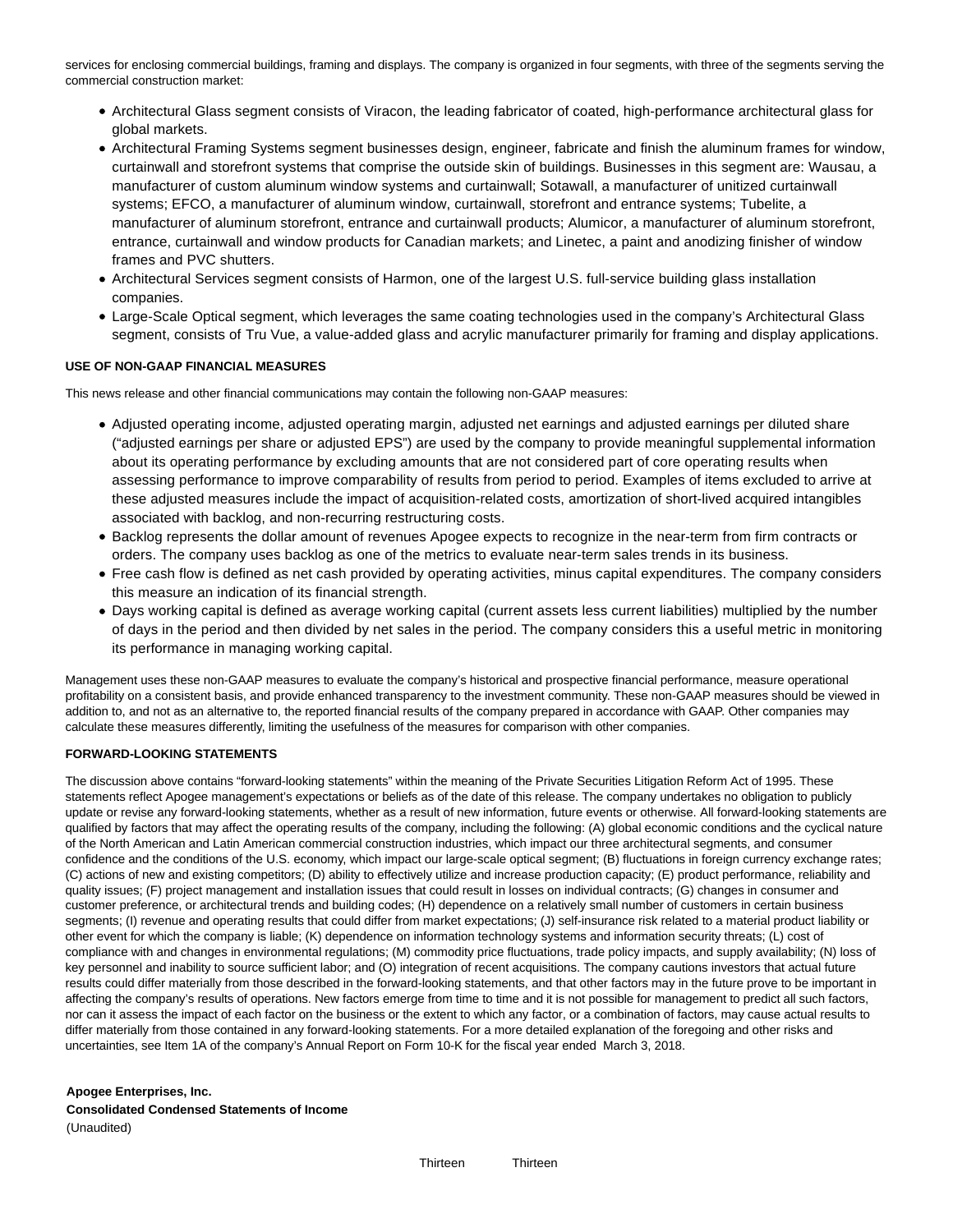Weeks Ended Weeks Ended %

| In thousands, except per share amounts                  | June 2, 2018 | June 3, 2017 | Change |               |
|---------------------------------------------------------|--------------|--------------|--------|---------------|
| Net sales                                               | \$336,531    | \$272,307    | 24     | %             |
| Cost of sales                                           | 255.801      | 202,013      | 27     | $\%$          |
| Gross profit                                            | 80,730       | 70,294       | 15     | %             |
| Selling, general and administrative expenses            | 58,735       | 46,188       | 27     | %             |
| Operating income                                        | 21,995       | 24,106       | (9     | $)\%$         |
| Interest income                                         | 230          | 167          | 38     | %             |
| Interest expense                                        | 1,949        | 444          | 339    | %             |
| Other (expense) income, net                             | (22          | 179          | N/M    |               |
| Earnings before income taxes                            | 20,254       | 24,008       | (16    | $)\%$         |
| Income tax expense                                      | 4,881        | 7,904        | (38    | $\frac{9}{6}$ |
| Net earnings                                            | \$15,373     | \$16,104     | (5     | $\frac{9}{6}$ |
| Earnings per share - basic                              | \$ 0.55      | \$ 0.56      | (2     | )%            |
| Average common shares outstanding                       | 28,189       | 28,851       | (2     | $)\%$         |
| Earnings per share - diluted                            | \$ 0.54      | \$ 0.56      | (4     | $)\%$         |
| Average common and common equivalent shares outstanding | 28,437       | 28,861       | (1)    | $)\%$         |
| Cash dividends per common share                         | \$0.1575     | \$0.1400     | 13     | %             |

# **Business Segment Information**

(Unaudited)

| Thirteen<br>Weeks Ended    | Thirteen<br>Weeks Ended  | ℅                    |
|----------------------------|--------------------------|----------------------|
| June 2, 2018               | June 3, 2017             | Change               |
|                            |                          |                      |
| \$179,037                  | \$110,492                | 62<br>$\%$           |
| 76,925                     | 97,735                   | (21<br>$\frac{9}{6}$ |
| 70,727                     | 50,150                   | ℅<br>41              |
| 20,761                     | 18,603                   | 12<br>%              |
| (10, 919)<br>$\mathcal{E}$ | (4,673)<br>$\mathcal{E}$ | 134<br>%             |
| \$336,531                  | \$272,307                | 24<br>℅              |
|                            |                          |                      |
| \$12,339                   | \$11,964                 | 3<br>%               |
| 1,579                      | 9,322                    | (83<br>$\frac{9}{6}$ |
| 5,155                      | 782                      | 559<br>%             |
| 4,981                      | 4,050                    | 23<br>%              |
| (2,059)<br>)               | (2,012)                  | 2<br>℅               |
| \$21,995                   | \$24,106                 | (9<br>)%             |
|                            |                          |                      |

# **Apogee Enterprises, Inc.**

**Consolidated Condensed Balance Sheets**

(Unaudited)

| In thousands                         | June 2,<br>2018 | March 3,<br>2018 |
|--------------------------------------|-----------------|------------------|
| <b>Assets</b>                        |                 |                  |
| Current assets                       | \$344,150       | \$336,278        |
| Net property, plant and equipment    | 304.350         | 304.063          |
| Other assets                         | 386,815         | 381,979          |
| Total assets                         | \$1.035.315     | \$1.022.320      |
| Liabilities and shareholders' equity |                 |                  |
| <b>Current liabilities</b>           | \$204.823       | \$208,152        |
| Long-term debt                       | 214,540         | 215,860          |
| Other liabilities                    | 91.365          | 86,953           |
| Shareholders' equity                 | 524.587         | 511.355          |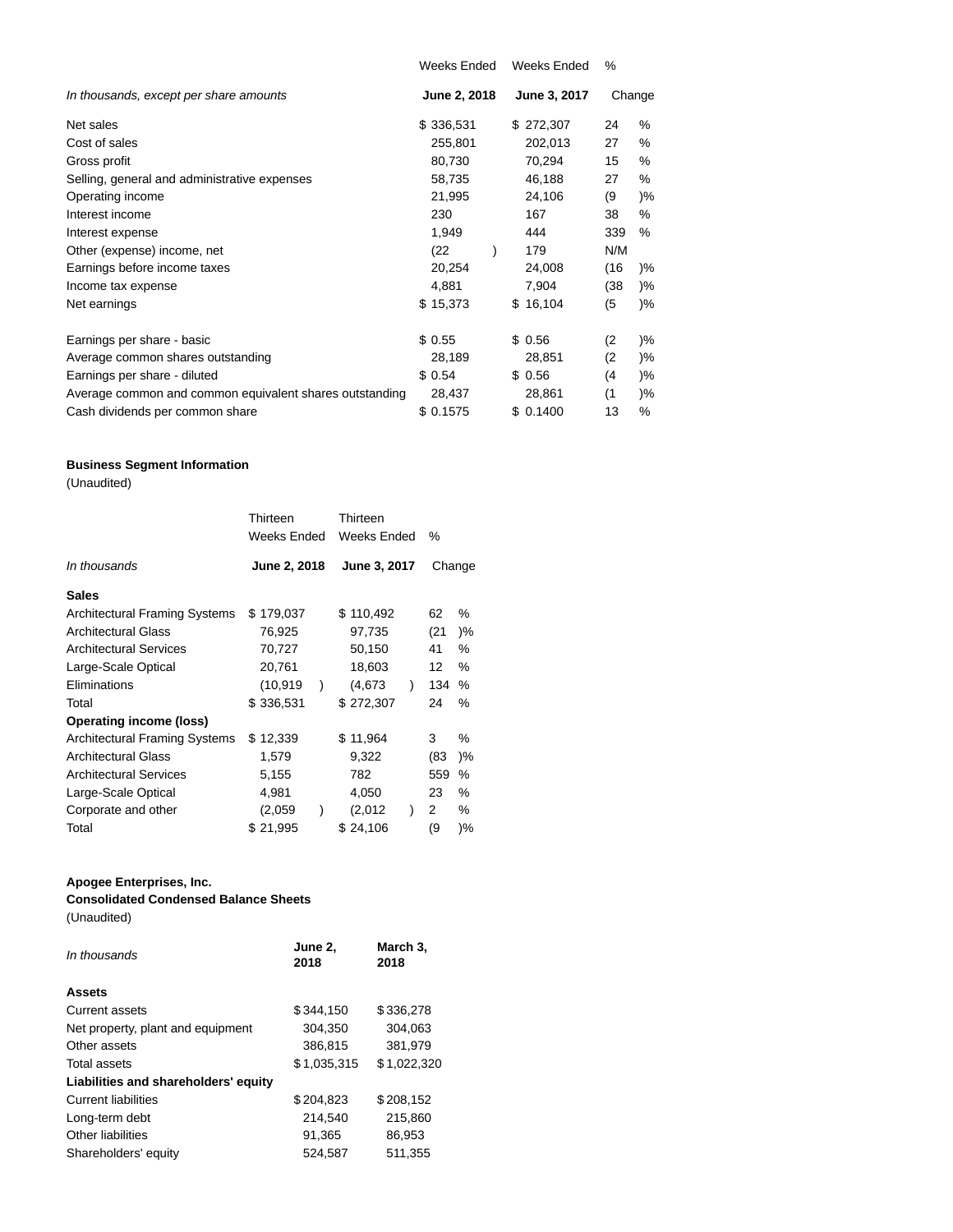# **Consolidated Condensed Statement of Cash Flows**

(Unaudited)

|                                                             | Thirteen     |           | Thirteen                           |               |  |
|-------------------------------------------------------------|--------------|-----------|------------------------------------|---------------|--|
|                                                             | Weeks Ended  |           | <b>Weeks Ended</b><br>June 3, 2017 |               |  |
| In thousands                                                | June 2, 2018 |           |                                    |               |  |
| Net earnings                                                | \$15,373     |           | \$16,104                           |               |  |
| Depreciation and amortization                               | 14,050       |           | 11,423                             |               |  |
| Share-based compensation                                    | 1,514        |           | 1,403                              |               |  |
| Other, net                                                  | 3,654        |           | 1,317                              |               |  |
| Changes in operating assets and liabilities                 | (9,248)      | $\lambda$ | (24, 335)                          | $\lambda$     |  |
| Net cash provided by operating activities                   | 25,343       |           | 5,912                              |               |  |
| Capital expenditures                                        | (9,327)      |           | (11, 430)                          | $\lambda$     |  |
| Change in restricted cash                                   |              |           | 5,151                              |               |  |
| Net (purchases) sales of marketable securities              | (6, 124)     |           | 1,685                              |               |  |
| Other, net                                                  | (779         |           | 1,742                              |               |  |
| Net cash used in investing activities                       | (16, 230)    |           | (2,852)                            | $\lambda$     |  |
| Borrowings on line of credit, net                           | (2,000)      |           | 6,000                              |               |  |
| Shares withheld for taxes, net of stock issued to employees | (1, 433)     |           | (1,596)                            | $\mathcal{E}$ |  |
| Dividends paid                                              | (4,410       |           | (4,002)                            |               |  |
| Other, net                                                  | 712          |           |                                    |               |  |
| Net cash (used in) provided by financing activities         | (7, 131)     |           | 402                                |               |  |
| Increase in cash and cash equivalents                       | 1,982        |           | 3,462                              |               |  |
| Effect of exchange rates on cash                            | 279          |           | 47                                 |               |  |
| Cash and cash equivalents at beginning of year              | 19,359       |           | 19,463                             |               |  |
| Cash and cash equivalents at end of period                  | \$21,620     |           | \$22,972                           |               |  |

## **Apogee Enterprises, Inc.**

# **Reconciliation of Non-GAAP Financial Measures**

**Adjusted Net Earnings and Adjusted Earnings per Diluted Common Share**

(Unaudited)

|                                                                                               | Thirteen<br>Weeks Ended | Thirteen<br><b>Weeks Ended</b> |                    |                             |
|-----------------------------------------------------------------------------------------------|-------------------------|--------------------------------|--------------------|-----------------------------|
| In thousands                                                                                  | June 2, 2018            | June 3, 2017                   | % Change           |                             |
| Net earnings<br>Amortization of short-lived acquired intangibles<br>Acquisition-related costs | \$<br>15,373<br>2,870   | \$<br>16,104<br>2,054<br>680   | (5)<br>40<br>(100) | $\frac{9}{6}$<br>%<br>$)\%$ |
| Income tax impact on above adjustments (1)                                                    | (692)                   | (899)                          | (23)               | $\frac{9}{6}$               |
| Adjusted net earnings                                                                         | \$<br>17,551            | \$<br>17,939                   | (2)                | $\frac{9}{6}$               |
|                                                                                               | Thirteen<br>Weeks Ended | Thirteen<br><b>Weeks Ended</b> |                    |                             |
|                                                                                               | June 2, 2018            | June 3, 2017                   | % Change           |                             |
| Earnings per diluted common share                                                             | \$<br>0.54              | \$<br>0.56                     | (4)                | $)\%$                       |
| Amortization of short-lived acquired intangibles                                              | 0.10                    | 0.07                           | 43                 | %                           |
| Acquisition-related costs                                                                     |                         | 0.02                           | (100)              | $)\%$                       |
| Income tax impact on above adjustments (1)                                                    | (0.02)                  | (0.03)                         | (33)               | $)\%$                       |
| Adjusted earnings per diluted common share                                                    | \$<br>0.62              | \$<br>0.62                     |                    | %                           |

(1) Income tax impact on adjustments was calculated using the estimated quarterly effective income tax rate of 24.1% in the current year and 32.9% in the prior year.

**Adjusted Operating Income and Adjusted Operating Margin** (Unaudited)